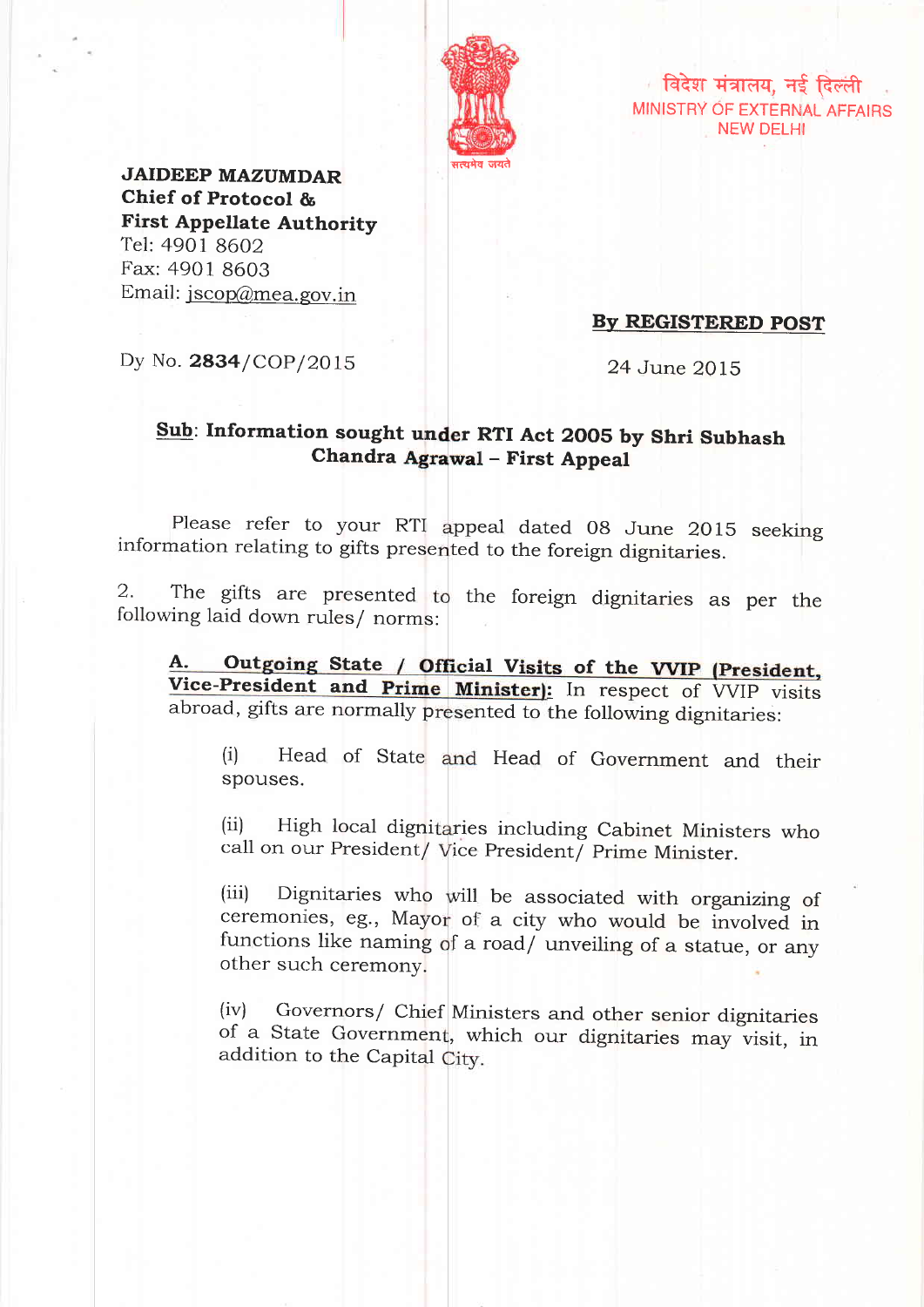(v) Director General of Foreign Office/ Chief of Protocol Head of the Territorial Division dealing with India in Foreign Office.

(vi) Senior Officials of Foreign Office, protocol, Media, Liaison, Security, etc., who have assited in preparation of the visit.

of Institutions where the VVIP may interact, etc., where it may be considered desirable to give a gift. Curator of a Museum, participants of a cultural show, Heads (vii) Any other dignitary proposed by the Mission such as

(viii) Interpreter(s).

(ix) Pool Gifts, as required.

 $B.$ **VVIP Visits:** Gifts may be given by the Indian host to the following:

- (i) VVIP and spouse
- (ii) Accompanying Cabinet Ministers

 $C$ . Leader of the visiting delegation. Other Incoming Visits: Gifts are to be presented only to the

D. D. Outgoing Official Visits at the level of EAM and Ministers of State: The gifts are given to the following:

(i) Counterpart in the host country

(ii) Dignitaries with hom EAM/MoS will hold meetings

(iii) Director General of Foreign Office/ Chief of protocol/ Heads of Territorial Divisions dealing with India in the Foreign **Office** 

 $(iv)$  Pool Gifts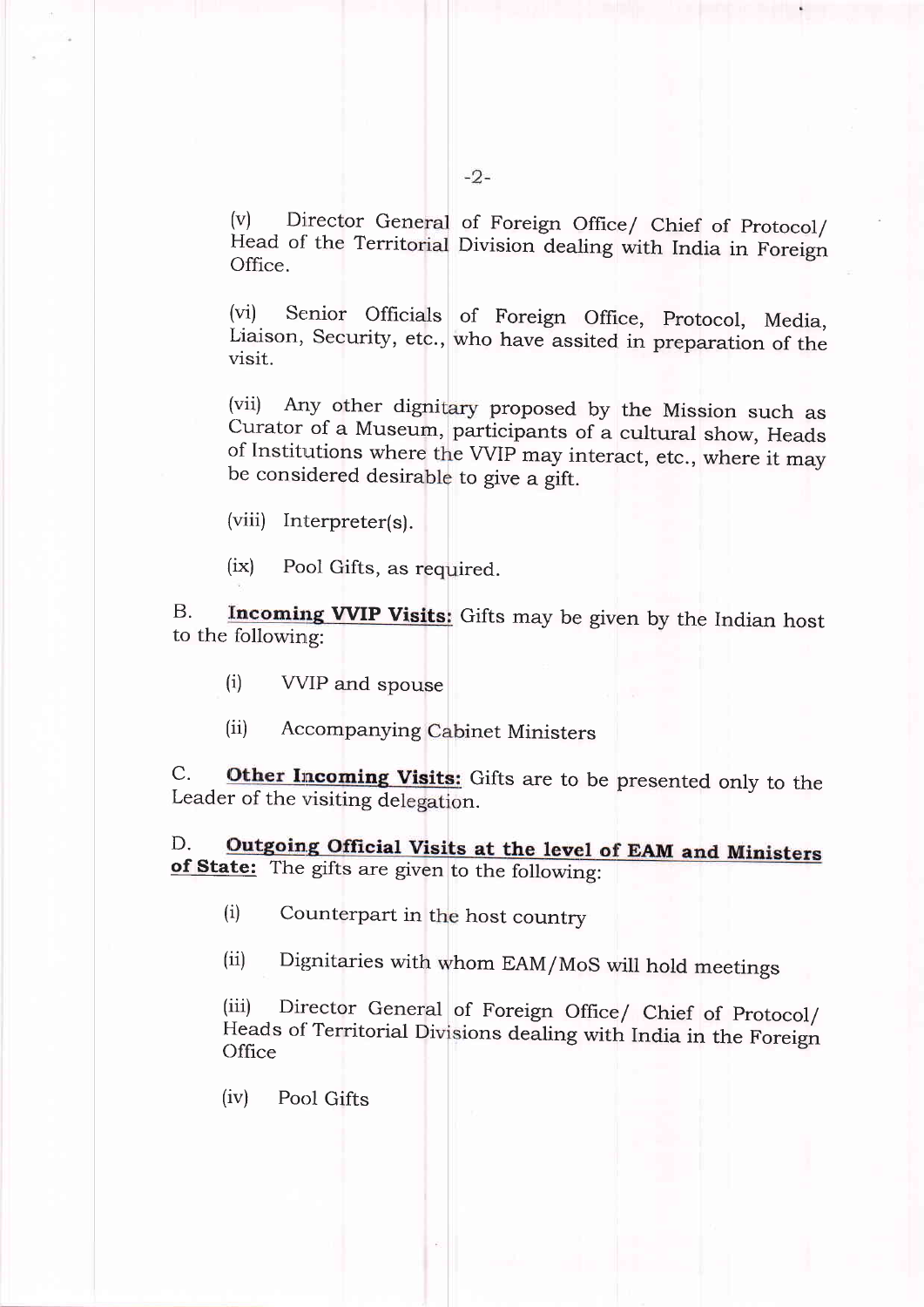E. Outgoing visits at the level of Secretary and Se Officials: The gifts are given to the counterpart in the host country dignitaries with whom they would be interacting and Pool Gifts

F. Financial Ceiling: The recipients of gifts are divided into five categories, viz., Head of State, Minister, Secretary, Official and Pool level. Current monetary ceilings for the purchase of gift items for presentation to foreign dignitaries in the above 5 categories were approved by the Ministry of Finance (Department of Expenditure and are effective from May 2010. appropriate to reveal these ceilings as disclosure of these details However, it would not be may cause embarrassment to both India and the receiving governments, thereby affecting our bilateral relations. As such exemption is sought under Section 8 (1)(a) of the RTI Act 2005 for disclosure of the same.

G. Sourcing of Gifts: Presently almost all the gifts are sourced State Emporia and Public Sector Undertakings.

3. The CBI had conducted an nvestigation into the complaints about gifts items and submitted a report. In this connection, a reply bearing No. Q/Vig/551/10/15 dated 19 June 2015 from Under Secretary (Vigilance) & CPIO is attached.

4 . The appeal is accordingly disposed of.

(Jaideep Mazumdar)

Shri Subhash Chandra Agrawal, 1775, Kucha Lattushah, Dariba Chandni Chowk. Delhi- I 10006

Email: subhashchandraagrawal@gmail.com  $Subhashagrawal1950@gmail.com$ 

## copy to:

PO (XMM), MEA New Delhi, poxmm@meaindia.in DCP (P), CPIO, MEA, New Delhi, dcpp@mea.gov.in US (RTI), MEA, New Delhi, usrti@mea.gov.in